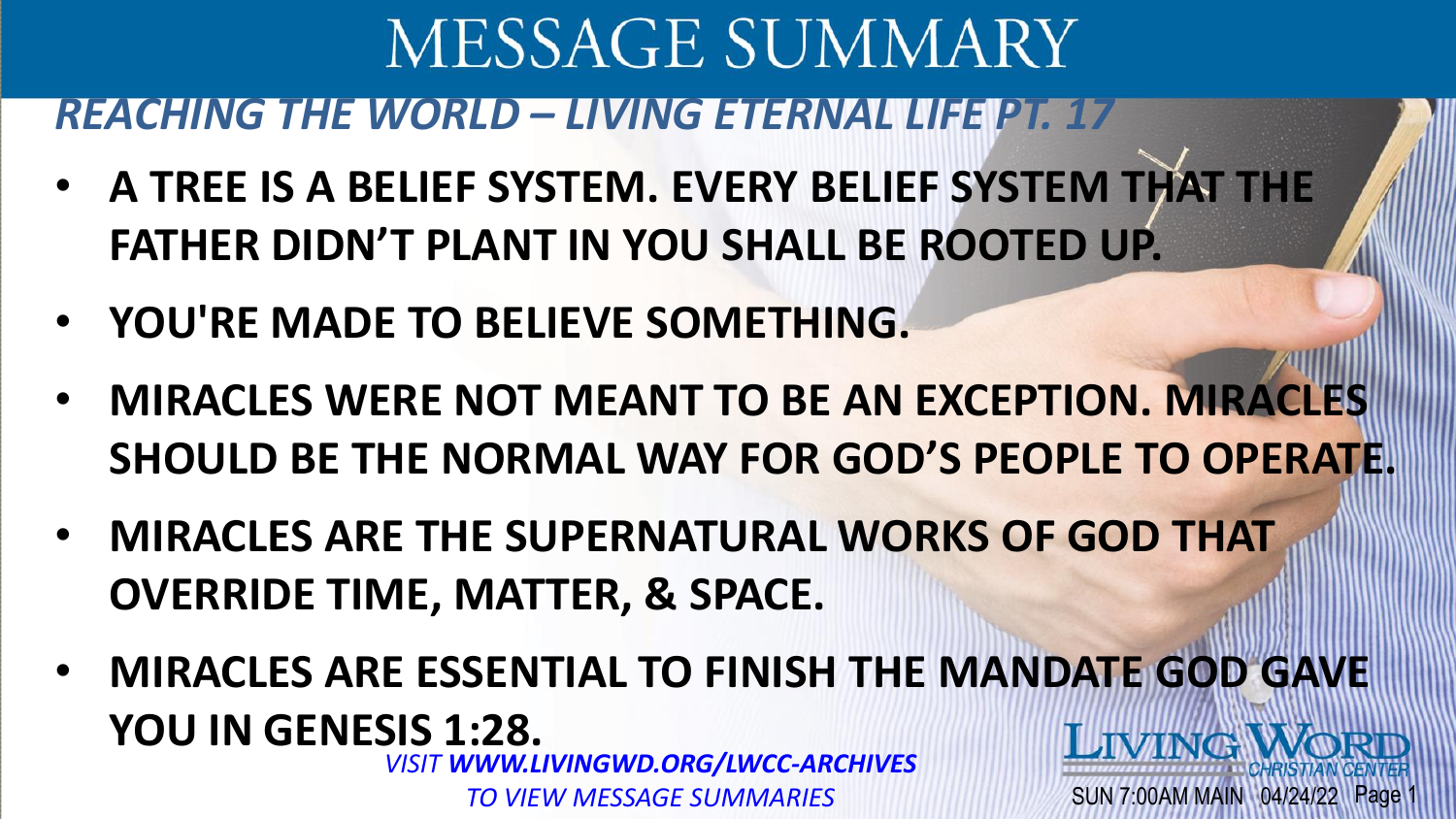#### *REACHING THE WORLD – LIVING ETERNAL LIFE PT. 17*

- **A LOT OF PEOPLE NEED MIRACLES TO BE DELIVERED. YOU ARE A MIRACLE WORKER.**
- **THE CHURCH IS SCHOOL TO LEARN AND PRODUCE IN THE MARKETPLACE. YOU'RE GOING TO GET YOUR BREAKTHROUGH MIRACLES.**
- **FOR BELIEVERS, MIRACLES ARE NOT AN OPTION, IT'S A MANDATE. THE BIBLE IS A MIRACLE BOOK.**
- **SATAN KNOWS TO GET PASS HIM, YOU WILL HAVE TO KNOW GOD. LIVING WORL**

SUN 7:00AM MAIN 04/24/22 Page 2

*VISIT WWW.LIVINGWD.ORG/LWCC-ARCHIVES TO VIEW MESSAGE SUMMARIES*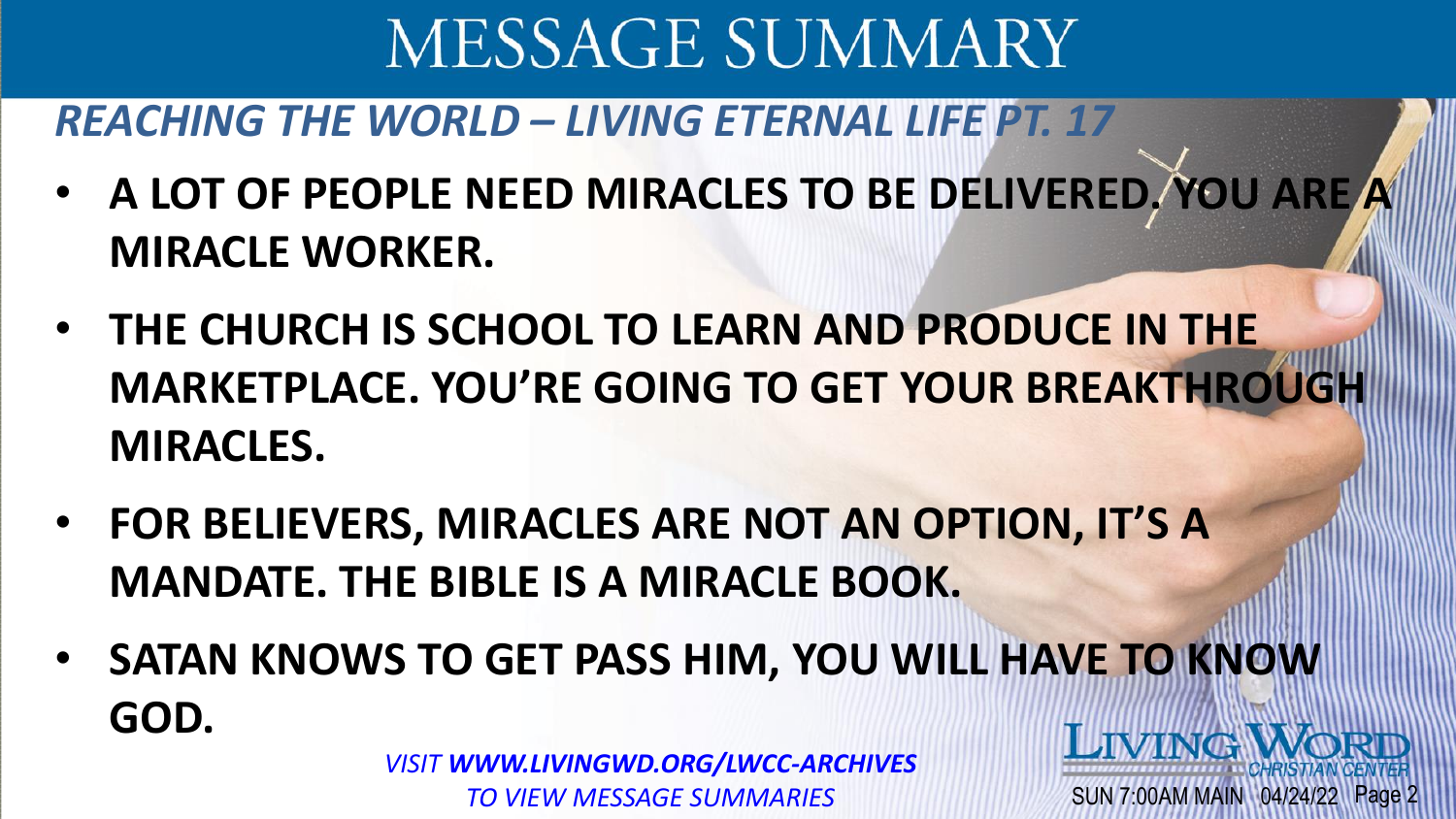*REACHING THE WORLD – LIVING ETERNAL LIFE PT. 17*

- **ANOTHER WORD FOR CANAAN LAND IS WORD LAND.**
- **NO MATTER YOUR SITUATION, LEARN ABOUT MIRACLES.**
- **YOU CAN DO MIRACLES NOT WELL-EDUCATED. BE MIRACLE MINDED. YOU'RE GOING TO PROSPER AS YOUR SOUL PROSPERS.**
- **SUBDUE THE EARTH GOD'S WAY. GOD MAKES YOU MIRACLE-MINDED THROUGH THE HOLY SPIRIT.**
- **YOU NEED FAITH FOR MIRACLES. FAITH HAS NO FEELING. THE WORLD NEEDS MIRACLES.**

SUN 7:00AM MAIN 04/24/22 Page 3

LIVING

*VISIT WWW.LIVINGWD.ORG/LWCC-ARCHIVES TO VIEW MESSAGE SUMMARIES*